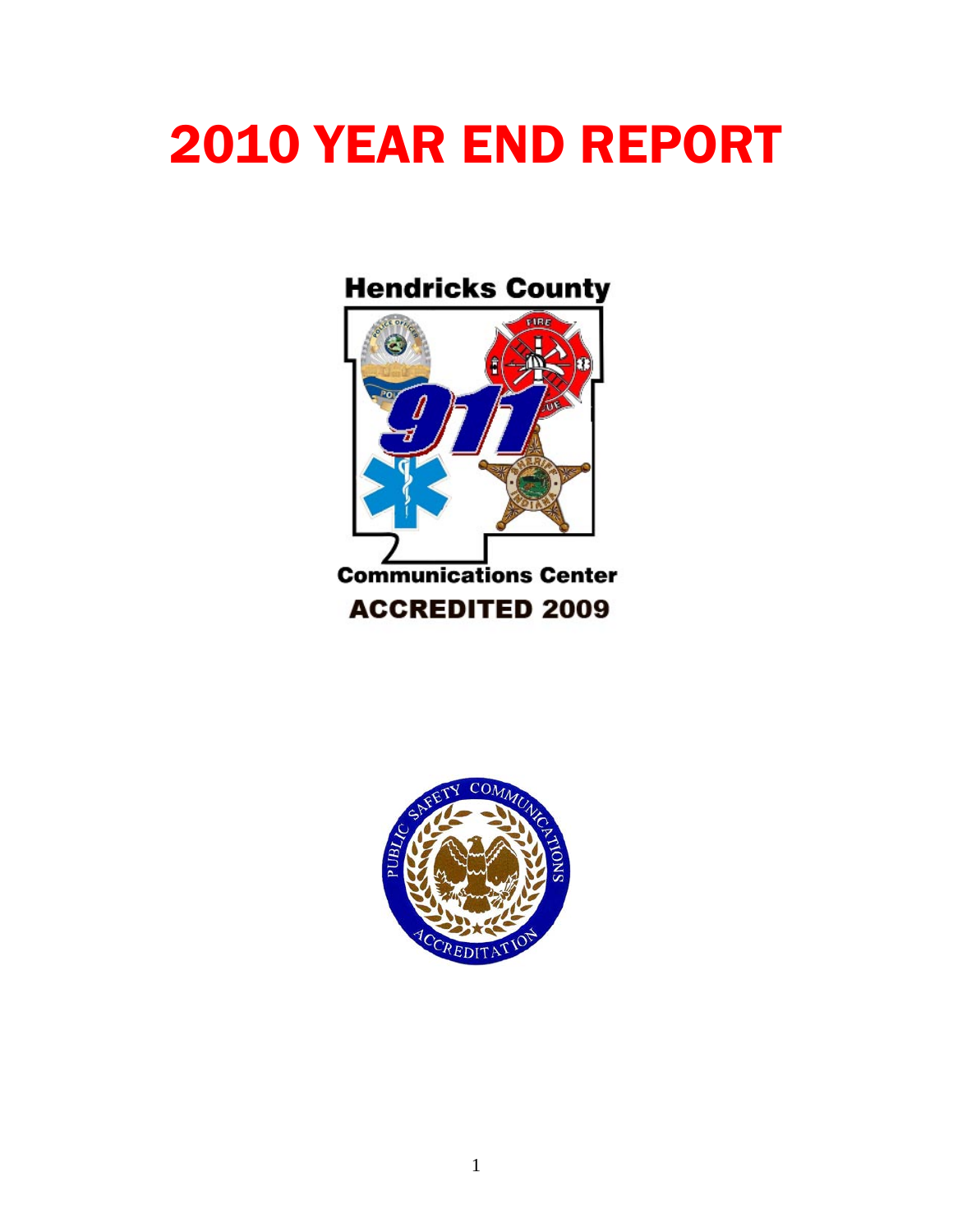## **Introduction**

The Hendricks County Communications Center completed its third full year of operation in 2010. The Center began operations in July, 2007 and by September, 2007 all of the agencies had transitioned to the new system.

In 2008, the Governing Board and Operations Board worked to approve policies for the Center in an effort to attain Accredited Status through the Commission on Accreditation for Law Enforcement Agencies. The Center held an on-site assessment in May, 2009 with confirmation at the Hampton, Virginia CALEA Conference in July. On August 1, 2009, The Hendricks County Communications Center was certified as an accredited Communications Agency.

Efforts continued throughout 2010 to establish a funding source for the Center and will extend into 2011. Elected Officials have been meeting with State Legislators in an attempt to develop a funding source that will cover the needs of Hendricks County as well as the rest of the state.

The Year End Report provides information regarding the operations of the Hendricks County Communications Center. These reports are required by Accreditation Standards and are published for public view. As the Center continues to move forward and learn more about the opportunities to best serve the public, the annual report will continue to provide direction to all those who are involved in the efforts of the Center.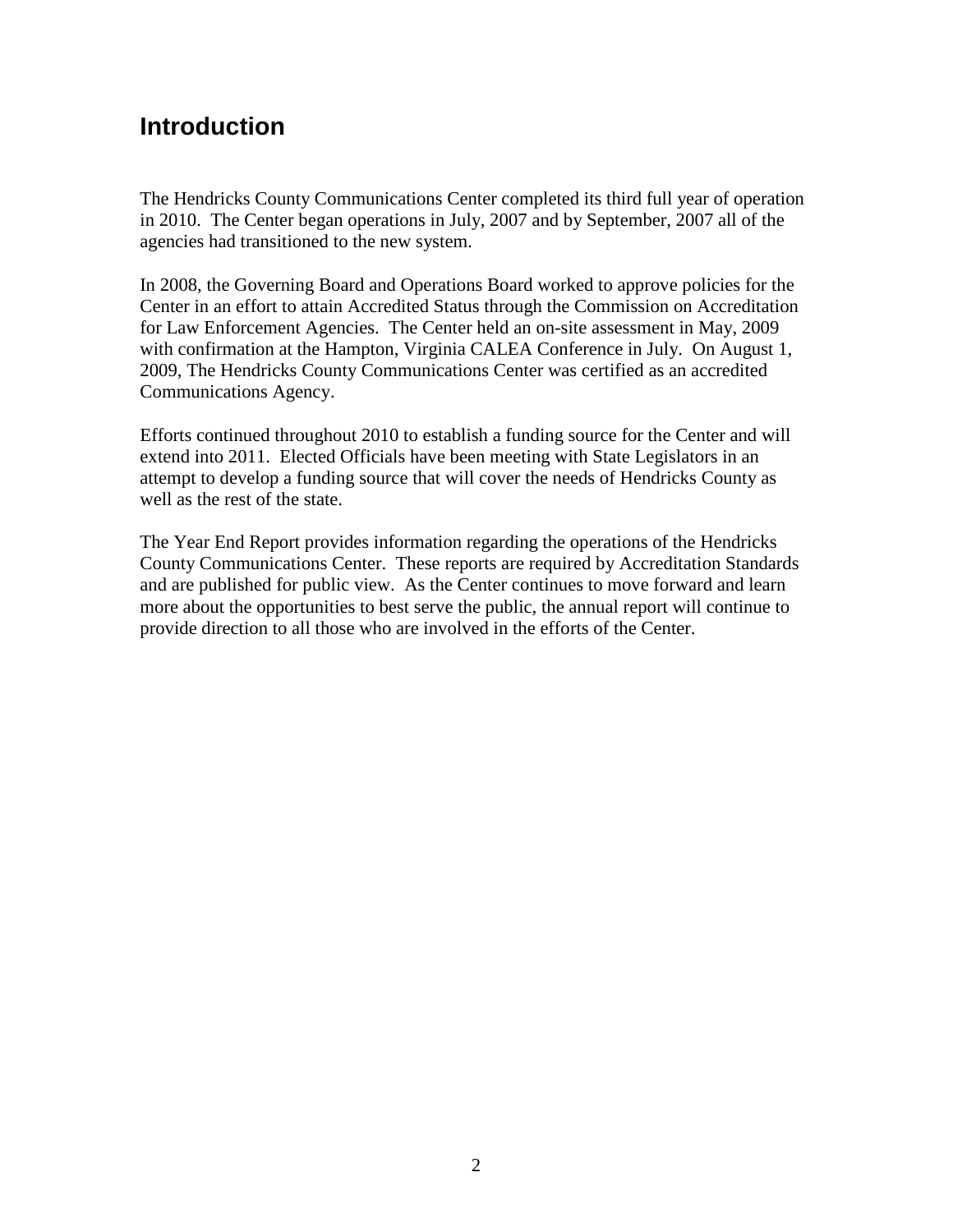## **Multi-Year Plan**

## **Long Term Goals and Operational Objectives**

GOAL: Determine a Legal Authority for the Center

The Hendricks County Communications Center operates under the legal authority of the Town of Plainfield. The Interlocal Agreement calls for a permanent solution to be determined for future legal authority. Our goal has been to have this accomplished by the end of 2010.

OBJECTIVES: Meet with Local Government Officials to determine the best method of governance for the county. Meet with State Legislators from the area to draft legislation. Determine method of providing financial, personnel and payroll services.

#### GOAL: Future Funding Sources

Currently, we are funded through the 911 funds and the general funds of the agencies that previously supported the four dispatch centers in the county. For 2009, the smaller entities have been asked to contribute to the Center's funding as well. OBJECTIVES: Meet with Local Government Officials to determine the best method of funding for the county. Determine the total funding needed for operations. Meet with State Legislators from the area to draft legislation.

#### GOAL: Improve Training Program

The Center has adopted the APCO training programs for use for all employees. Currently we have 9 employees who are trainers in the various APCO training courses. OBJECTIVES: Develop training plan and timetable to ensure that all employees are trained in the four major APCO components; Basic Telecommunicator, EMD, Fire and Active Shooter. Develop Basic Training Academy for new hire employees (approximately 14 week course). Maintain all necessary certifications and provide inhouse training for recertification.

#### GOAL: 911 Training for Children

The Center has worked with the Plainfield School System for the past several years providing training in the use of the 911 telephone system for children in  $1<sup>st</sup>$  Grade. OBJECTIVES: Expand our training program to include schools through out the County. In addition we will also reach out to church groups in an effort to train all of the children in the county in the use of the 911 telephone system.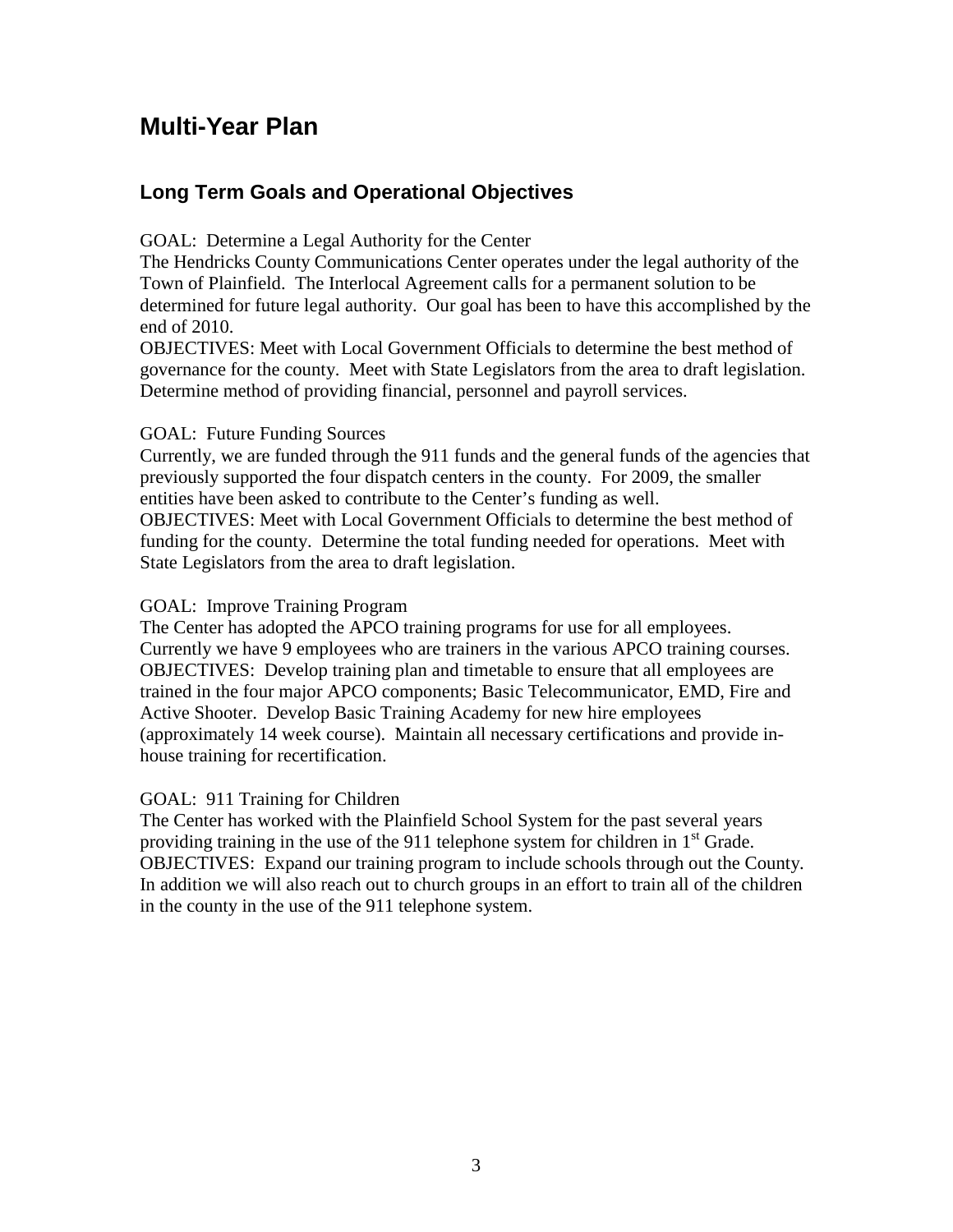## **Anticipated Workload and Population Trends**

In 2010, Hendricks County responded to 139,700 police runs and 12,061 fire runs, for a total of 151,761 runs. This averages out to 416 runs per day and 17.32 runs per hour. This is a 4.39% reduction in total runs from 2009, with police runs down 4.8% and a very slight increase of 0.34% in fire runs.

The 2010 call volume report shows that there were a total of 227,832 calls handled by the Center. Inbound calls of 173,811 or 76.3%, and outbound calls of 54,021. Phone calls handled by the Center in 2010 were down by 8.5%, a reduction produced by the lower number of runs and changes within operations as we continue to be more efficient.

Hendricks County is currently the 11th largest county in the State of Indiana, with continual growth that is above the average for the rest of the State. In 2000, the Census report shows that the population in Hendricks County was 104,093. In 2010, the population was estimated at 145,448 showing a 39.7% increase during this ten year period. This percentage ranks second in growth for the state and  $86<sup>th</sup>$  in the country. It is still difficult to statistically predict future workload numbers with any accuracy with only four years of historical data, but we anticipate that the calls for service and the number of phone calls handled will remain consistent over the next few years.

## **Anticipated Personnel Levels**

With the current economic issues, the growth rate has leveled off somewhat as new housing is down and the prospect of new jobs has declined. Current state laws regarding property taxes has also created funding issues for local government. Due to these factors, we will not anticipate needing to add additional employees for 2011.

## **Anticipated Capital Improvements and Equipment Needs**

Equipment – In 2007 we purchased a Telephone/Radio Logging Recorder from Word Systems. Since the installation of the new logging recorder the Center has experienced significant issues with the reliability of the recorder. During 2010 the logging recorder was replaced with a new logging recorder, the older machine was completely rebuilt and installed as a redundant back-up system. We continue to have reliability issues with the logging recorder. As a result of the unreliability of the current equipment we are investigating the replacement of both of the logging recorders we a new solution.

Modems – Currently, the Hendricks County field units rely on radio modems for mobile data transfer. This technology is becoming out-dated and is currently not available for new purchase at this time. Motorola will continue to support the system for at least 2 more years. There is a next generation of mobile data modems available through Motorola but would require that the State add this system to their towers. Another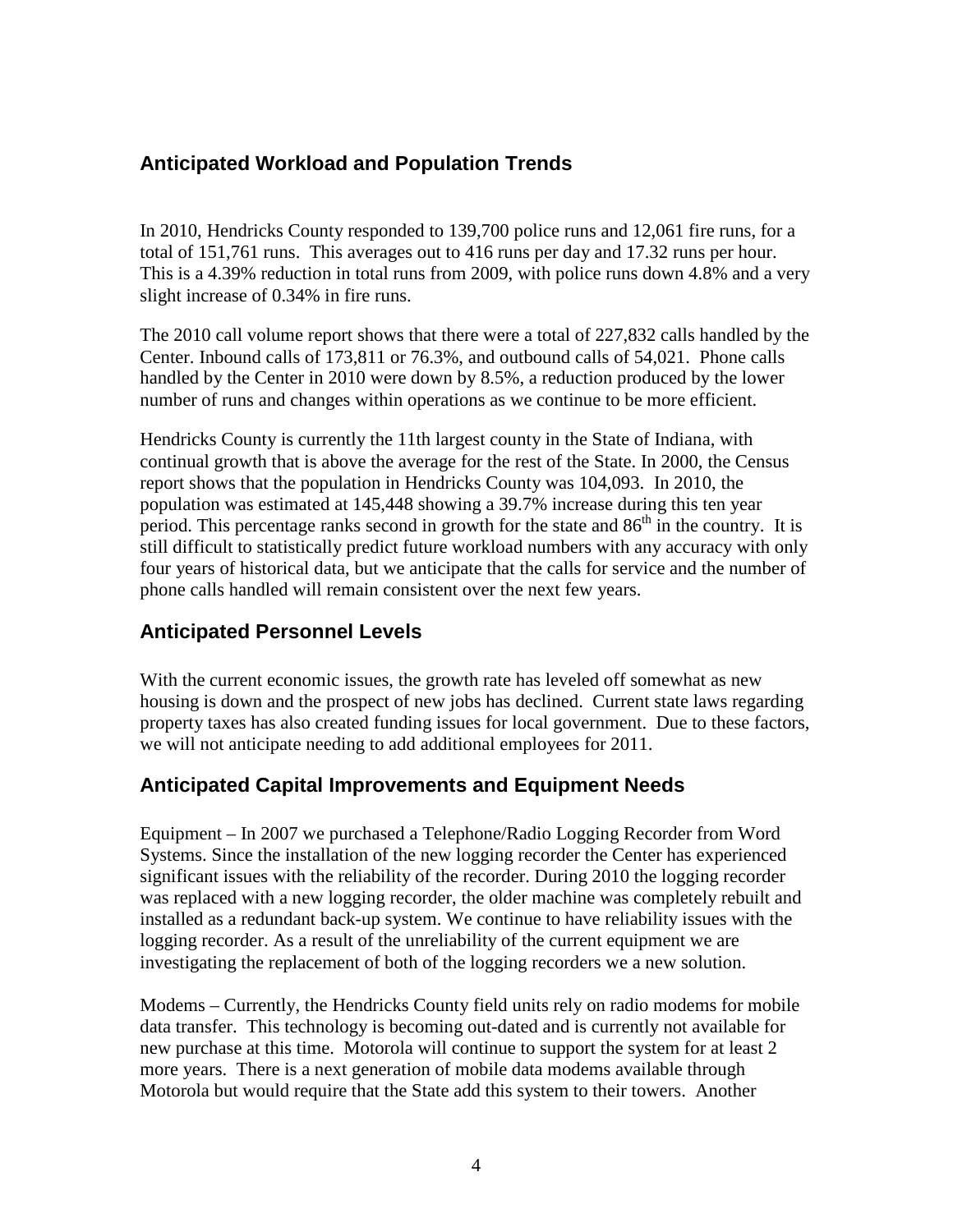solution is the use of air cards leased monthly through cellular phone companies. Our current configuration at MECA with the Z-Client server will support air cards as we have demonstrated by adding several units from Hendricks County Public Safety Agencies to the system using this method. It will be necessary to move to another mobile data solution within the next several years.

The average life of a computer is between 3-5 years. As software and operating systems change, many older computers are not able to operate with the new systems. In the Center, we have several computers at each of the consoles and each runs 24 hours a day. Wear and tear on the computers will also affect their longevity. It is anticipated that the computers used for the in-house system will need to be replaced within the next year, as well as the CAD computers when the new Computer Aid Dispatch system is installed. The radio computers and 911 computers will most likely last longer as there is no know upgrade planned for either in the near future. Computers used in the field are designed for rugged use and are completely upgradable. It is anticipated that these units will last well beyond the next 3-4 years, but may require funding for upgrades.

The Center is co-located with the Plainfield Police Department and shares many of the required mechanical/electrical needs to operate a 24 hour emergency facility. The Center is currently out of office space. There are no immediate plans to move the Center to a new location.

## **Required Reports**

## **Risk Management Program**

An annual review of the Risk Management program was conducted on February 8, 2011. The annual OSHA Form 300A report was released on February 2, 2011 and shows that there was one injury reported in 2010. There was an average of 42 employees in the Center during the year that worked 72,274 hours.

For 2010, all OSHA requirements have been met including the required annual fire extinguisher training.

The exterior conditions of the Center are handled by the Plainfield Police Department and the Town of Plainfield. Grounds maintenance is contracted through a bid process. In 2010, Shumaker Incorporated provided services for mowing, snow removal and general grounds maintenance. The contact for 2011 has been extended to Shumaker Inc. once again.

As an emergency communications center, every call into the Center has the potential for liability. It is critical that Telecommunicators accurately record the location and nature of each incident in order to send the appropriate personnel for response. The Center did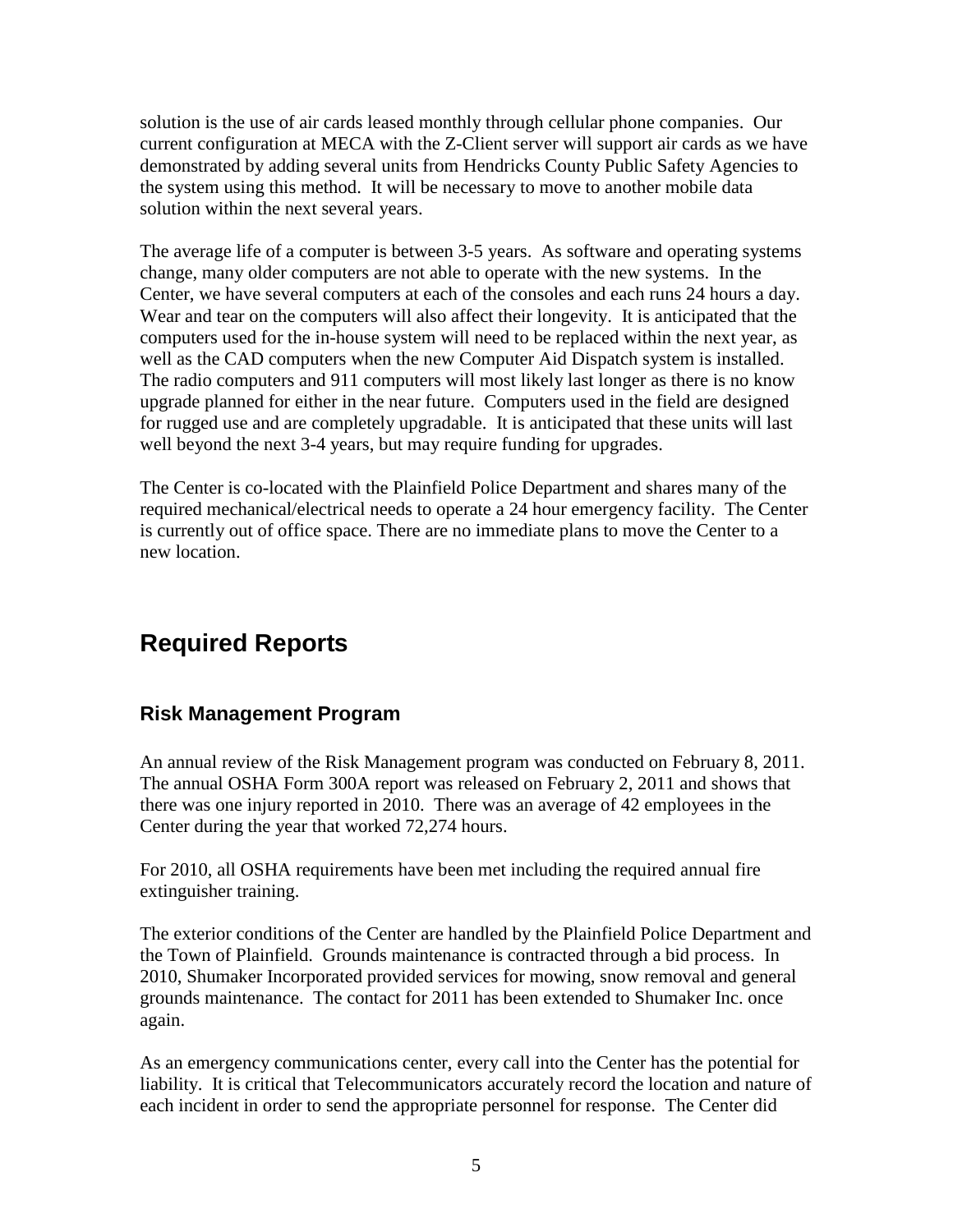encounter 10 incidents of improper location during the past year. Eight of the incidents involved non-emergency responses 1 was caught by the dispatcher before sending units to the wrong location and 1 was dispatched to the wrong agency but recognized the error and dispatched the correct agency, 3 of the calls incorrectly entered were by probationary dispatchers. Employees are constantly reminded of the importance in getting this information correct and each position has been supplied with a pre-shift plan as a reminder of the specialized duties at each console. Employees that are involved in incidents resulting in improper locations have been advised and disciplined as an attempt to avoid such occurrences in the future.

The liability policy for the Center is provided by Havens-Wiggins Insurance through the Town of Plainfield. The coverage was reviewed by the Executive Director and John Wiggins of Havens-Wiggins Insurance on February 23, 2010 and found to provide comprehensive coverage for the Center.

## **Component Goals and Objectives**

Continuing Education—GOAL: The Center has established APCO as the training standard for Hendricks County. We are also looking into specialized training such as hostage negotiations, advanced fire, critical incident management and communications unit leader training. OBJECTIVES: Set training schedules for 2010-11, certify trainers locally to provide training, ensure all records are completed and look to additional areas for specialized training. This project is ongoing; the Center has been working with the Department of Homeland Security District 5 Planning Council to establish district wide standards for training of Telecommunicators.

Connectivity—GOAL: By establishing a fiber connection throughout the county that will connect all of the public safety agencies, we can better communicate and provide services such as records management, communication and even branch out to non-public safety areas such as the engineers, building departments and government managers. Plainfield, Danville and Avon have installed the fiber and are on the system. Brownsburg Police is currently connected through a T-1 line and some of the smaller agencies are connected through the internet. Each agency in the county has access to the system at this time. OBJECTIVES: Serve as a liaison between the surrounding agencies and the Plainfield IT department to continue to improve connectivity and reduce costs.

Upgrade of VHF Radio System—GOAL: The Federal Communications Commission licenses all public safety agencies using radio frequencies. January 1, 2013 all VHF licenses expire and have to be relicensed on VHF. This new federal mandate will require significant upgrades to our current radio infrastructure. The Center started work on this mandate in 2010 with the replacement of the Fire House Alerting System. The volunteer fire department paging system, tornado alerting system and the emergency management communications system are additional systems that will require upgrades or replacement to meet the new federal mandate. OBJECTIVES: To continue to work on enhancing the above identified systems. The projected cost of this project is \$60,000.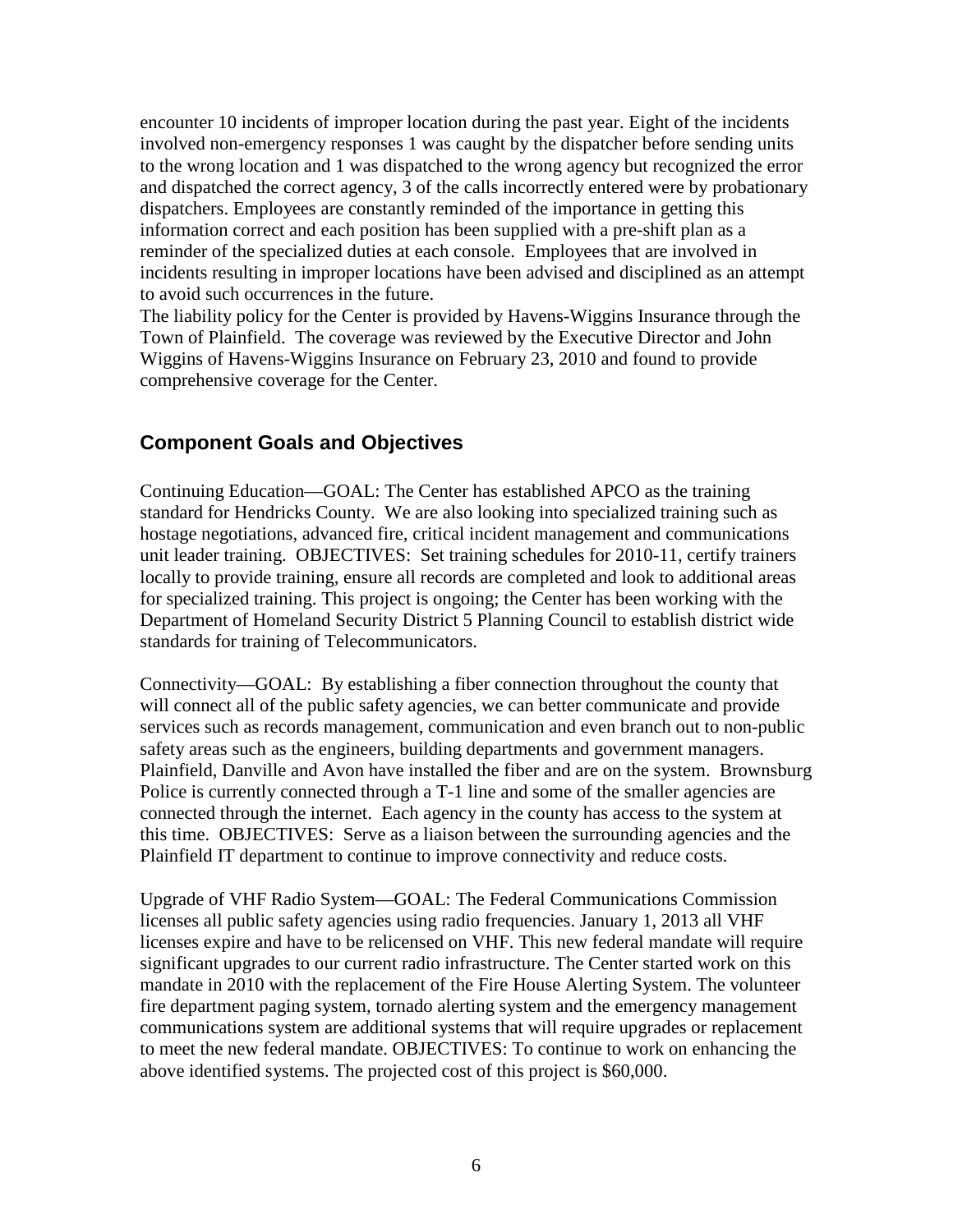#### **Annual Review of Specialized Assignments**

The Hendricks County Communications Center currently has two positions listed as Specialized Assignments. These are the Communications Training Officer and the Tactical Dispatch Officer. Each position requires advanced training and is in addition to the normal duties of the employee.

Communications Training Officer- The purpose of this position is to provide basic training for newly hired employees and remedial training to all other employees as needed. The need for this position comes from the fact that all employees of the Center need to receive thorough, comprehensive training prior to being released to work on their own within the Center. Since the Center has adopted the APCO standards for basic training, the Communications Training Officers are to be APCO certified in order to provide the initial training.

Tactical Dispatch Officer – The Tactical Dispatch Officer position is to provide advanced, on-scene communications for special events, disasters and as needed by the public safety community. The need for this position comes from the fact that in emergency or planned event situations, it is often advantageous to assign a dispatcher to the scene to assist the field units as needed. During 2010, we did not use the Tactical Dispatch Officer program. During 2011, we intend to increase our efforts in this area through training and utilization of the officers.

## **Annual Internal Affairs Summary**

The 2010 Internal Affairs Statistical Summary is provided to show the number of complaints and investigations conducted on the employees of the Center and the Hendricks County Communications Center. This information is helpful to the administration in determining the public's perception of the agency and to point out areas of training that would be of value. In 2010 we did not have any investigations.

## **Liability Incident Reports Analysis**

The supervisors of the Center did an excellent job of notifying the Administration throughout the year regarding potential liability issues. The Guardian Tracking system serves as a personnel early warning system, but also provides tracking of incidents that are potentially libelous to the Center. In addition our new quality assurance program was instituted in the fourth quarter of 2010. The planned expansion in 2011 will include review of each "Hot" police call as well as all Fire and EMS 911 calls.

There were 10 incidents reported to the Administration during 2010, five of which were for not showing up for mandatory training. Those five items were handled through the disciplinary system and it should be noted that none of the events resulted in any major problems.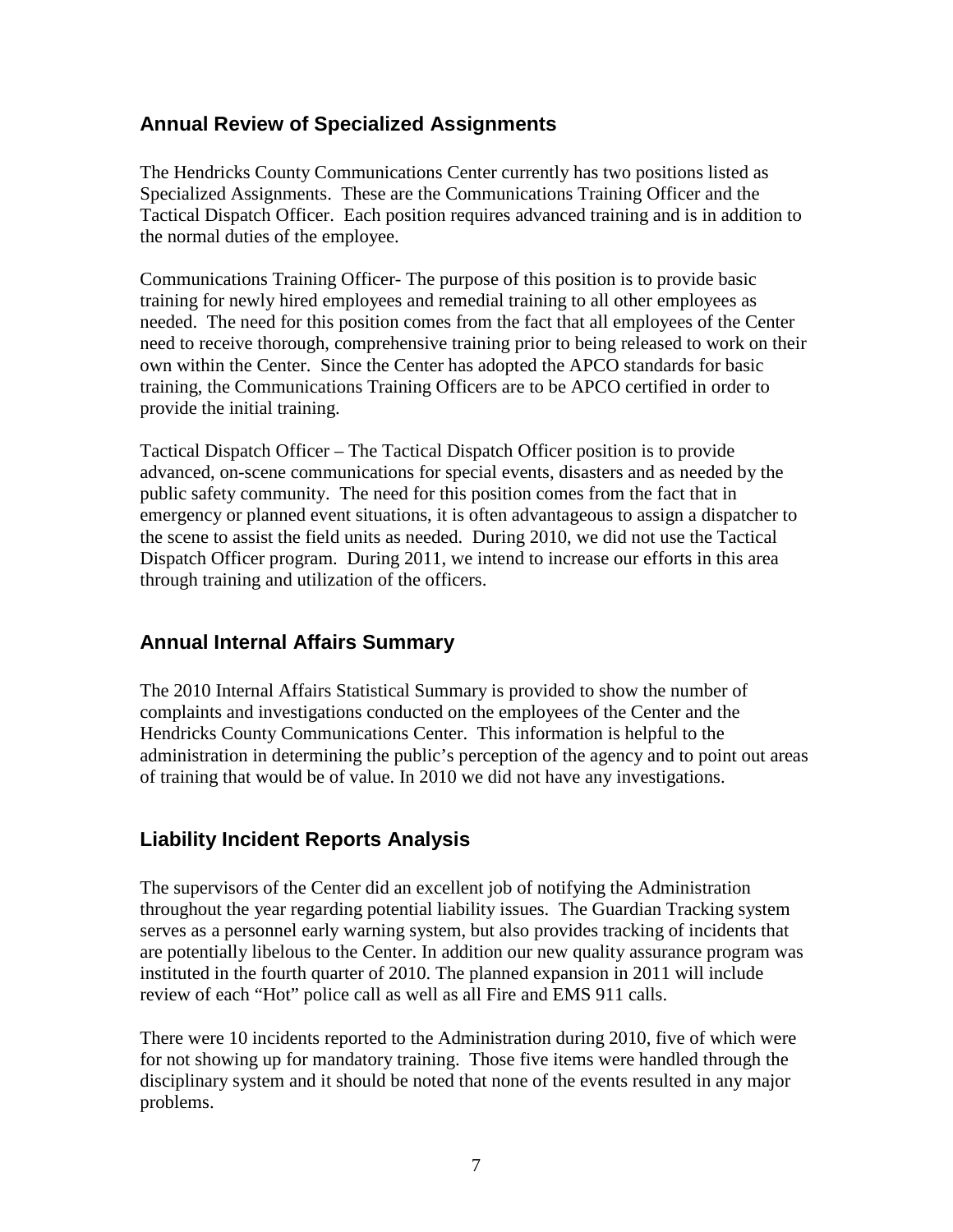Of the five other incidents, disciplinary action was taken due to repeated violations of the General Operations Manual.

An analysis of this information shows that improper locations are a major concern for liability. We have established pre-shift briefing sheets for each of the positions in the Center to serve as a reminder of the specific issues related to each position. The call taker position sheets clearly remind each employee that the two most critical parts of the position are to get the correct location and run type in order to send the correct response to the correct location. Training of Center employees and field units will remain an ongoing process as we continue to determine how best to serve the community. Finally, it is important that Supervisors know their subordinates well and are skilled in determining if there is an issue with their performance. Employees need to be at their physical and mental best when at the console, therefore if there is an issue with their health or mental capacity, it is imperative that the Supervisors recognize this and act as soon as possible.

## **Community Involvement Report**

The Annual Community Involvement Report is intended to make the Administration aware of situations that could have a bearing on public safety communications within the community. The mapping of the county is critical to the use of the CAD system. Ensuring that we have the proper address ranges and street names for the entire county as well as areas closely bordering the county is essential to proper response. Second, informing citizens of the county on the proper use of the 911 phone lines for emergencies only while utilizing the non-emergency lines for routine requests. Third, informing the public on how to best contact their local police and fire headquarters rather than calling the Communications Center. Fourth, informing the public on the use of the weather alert system and the reaction that the activation should provide.

In regards to the mapping system, the Center is working closely with the Hendricks County GIS department to improve communication and dissemination of information. The project led by Les Rice of Hendricks County GIS in 2008 developed a mapping organization that includes all of the towns in the county that meets periodically to discuss mapping issues and work toward refining the process of passing along the information. The Hendricks Co. Visitors Bureau is also working with the group to provide a public version of the most up to date map.

The Center has a 911 simulator that is used for school functions and was used 8 times in classroom settings in the county.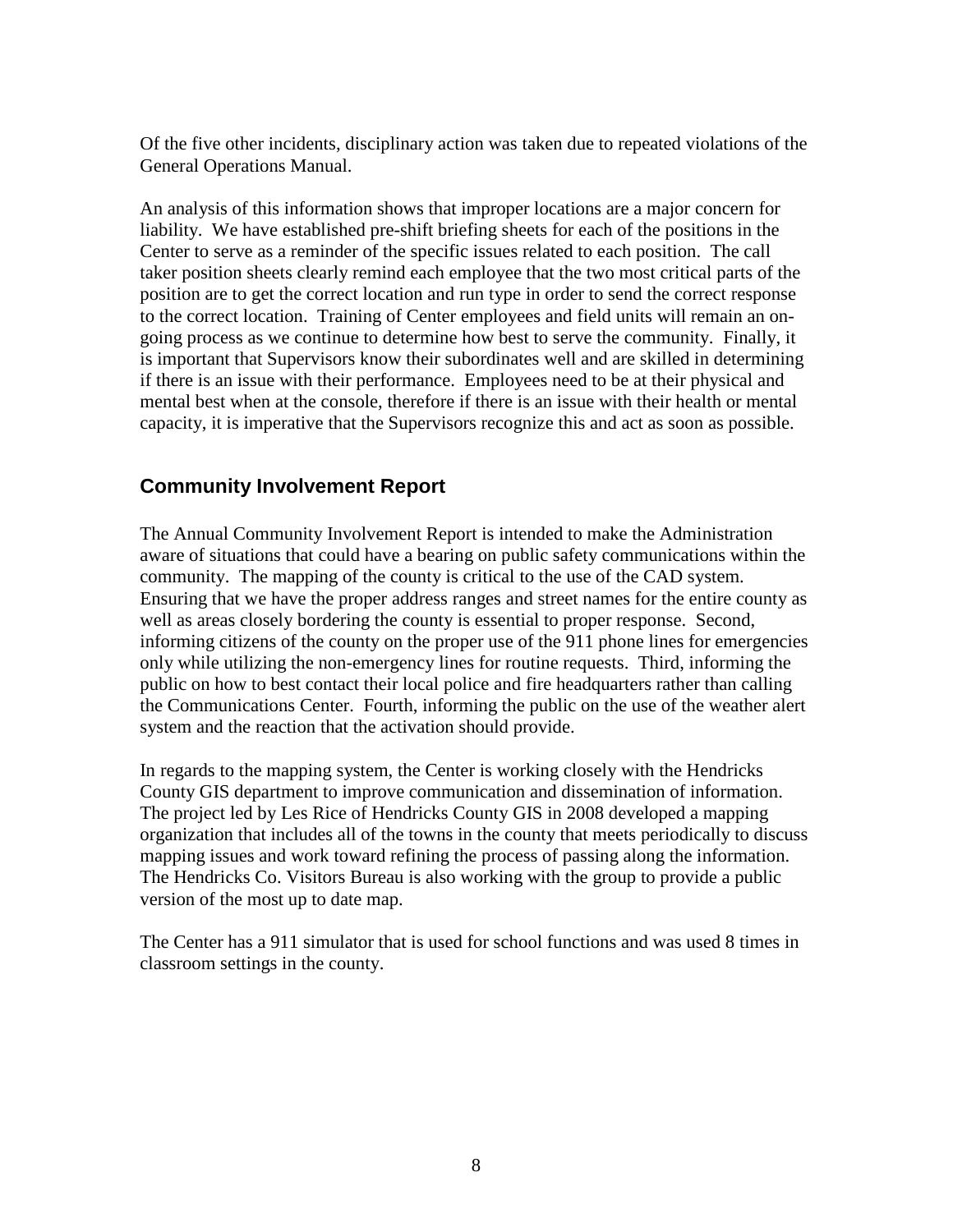## **Personnel Early Warning System Annual Review**

The Hendricks County Communications Center Early Warning System was purchased on October 21, 2008 from Guardian Tracking LLC. The software was installed in early November, 2008 and employee training was provided. There were 631 total incidents entered into the system, with 137 commendations/awards, 24 disciplinary actions and 21 early interventions. There were 134 instances of PTO Unscheduled (PTOU). The Town has instituted a new policy on PTOU. We will closely monitor the unscheduled absences to ensure compliance of the new policy.

#### **Annual Grievance Analysis**

There were no grievances submitted to the Executive Director in 2010.

#### **Annual Generator Inspection**

Full Service was completed on both Generators on June 16, 2010. (Police Department and 267) Inspections on both were completed on August 31, 2010 and December 16, 2010. The inspection was conducted by Cummins Crosspoint and the report is available with the Plainfield Police Department. The Generator is tested bi-weekly and documented by the Assistant Chief of the Plainfield Police Department.

#### **Emergency Operations Plan Annual Review**

The Emergency Action Plan was developed on June 12, 2008 to give specific responses for certain incidents that could immediately impact the operations of the Center. The Center further follows the Hendricks County Emergency Management Agency (EMA) Emergency Operations Plan. The Plan is developed and maintained by the EMA Director. The Plan was reviewed by EMA Director David Warren, HCCC Deputy Director Steve Cook. There were no changes recommended at this time.